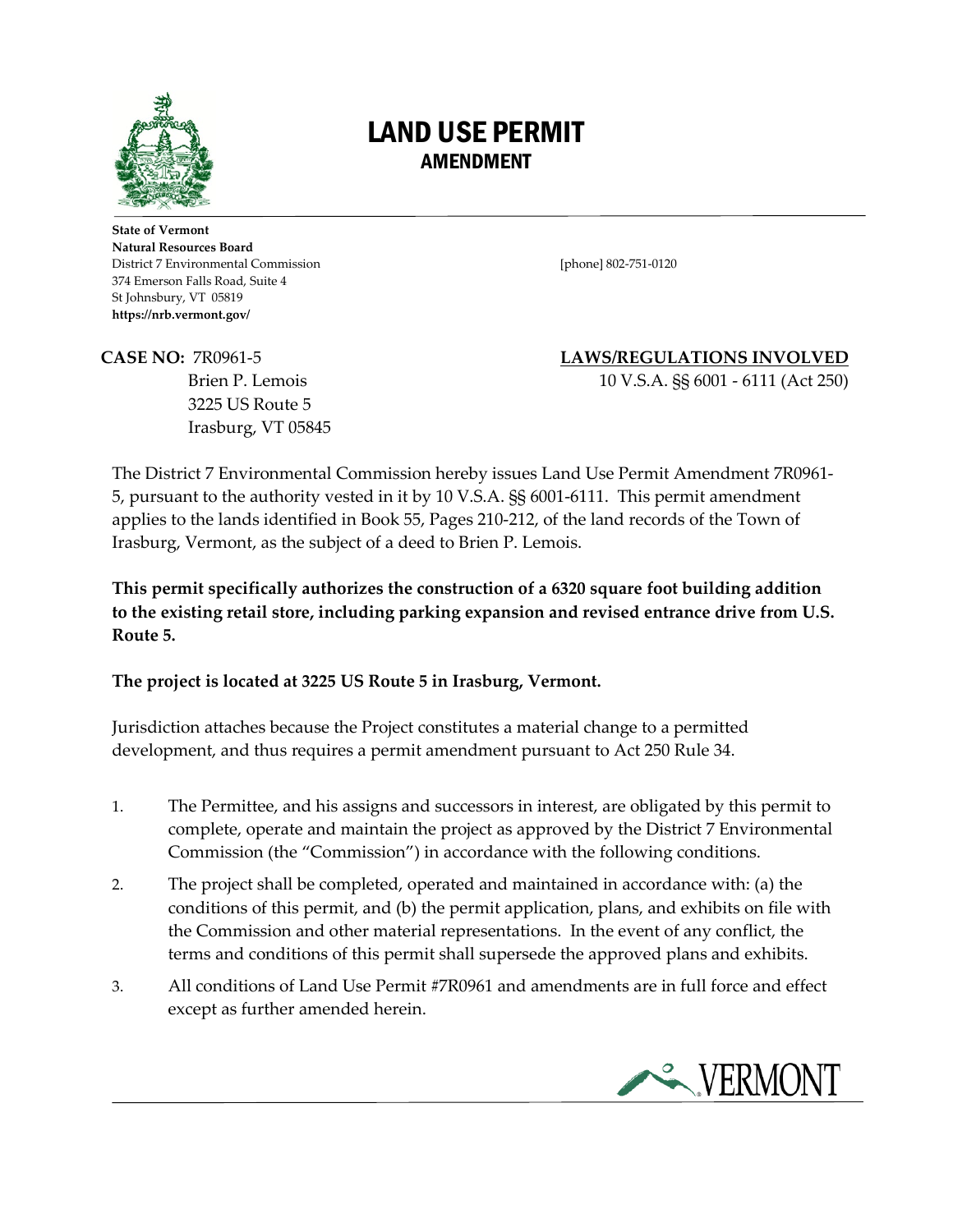- 4. Representatives of the State of Vermont shall have access to the property covered by this permit, at reasonable times, for the purpose of ascertaining compliance with Vermont environmental and health statutes and regulations and with this permit.
- 5. A copy of this permit and plans shall be on the site at all times throughout the construction process.
- 6. No change shall be made to the design, operation or use of this project without a permit amendment issued by the Commission or a jurisdictional opinion from the District Coordinator that a permit is not required.
- 7. No further subdivision, alteration, and/or development on the tract/tracts of land approved herein shall be permitted without a permit amendment issued by the Commission or a jurisdictional opinion from the District Coordinator that a permit is not required.
- 8. Pursuant to 10 V.S.A. § 8005(c), the Commission or the Natural Resources Board may at any time require that the permit holder file an affidavit certifying that the project is in compliance with the terms of this permit.
- 9. The conditions of this permit and the land uses permitted herein shall run with the land and are binding upon and enforceable against the Permittee and their successors and assigns.
- 10. Construction hours shall be limited to 7:30 AM to 5:30 PM, in the case of construction activities having potential to generate off-site noise.
- 11. Permittees shall not erect additional exterior signage without prior written approval from the District Coordinator or the Commission, whichever is appropriate under the Act 250 Rules. Signage includes banners, flags, and other advertising displays, excepting temporary real estate marketing signs and temporary Grand Opening signs.
- 12. The installation of exterior light fixtures is limited to those approved and shall be mounted no higher than 16 feet above grade level. All exterior lighting shall be installed or shielded in such a manner as to conceal light sources and reflector surfaces from view beyond the perimeter of the area to be illuminated.
- 13. The building approved herein is not approved for any manufacturing use or the on-site disposal of any process wastes. The Permittee shall apply and receive amended approval from the District Commission for any change in the use of the buildings which involves the storage or handling of any regulated substances or the generation of hazardous wastes.
- 14. No floor drains shall be installed without first obtaining a permit or submitting other necessary documentation, as required by the Vermont Department of Environmental Conservation.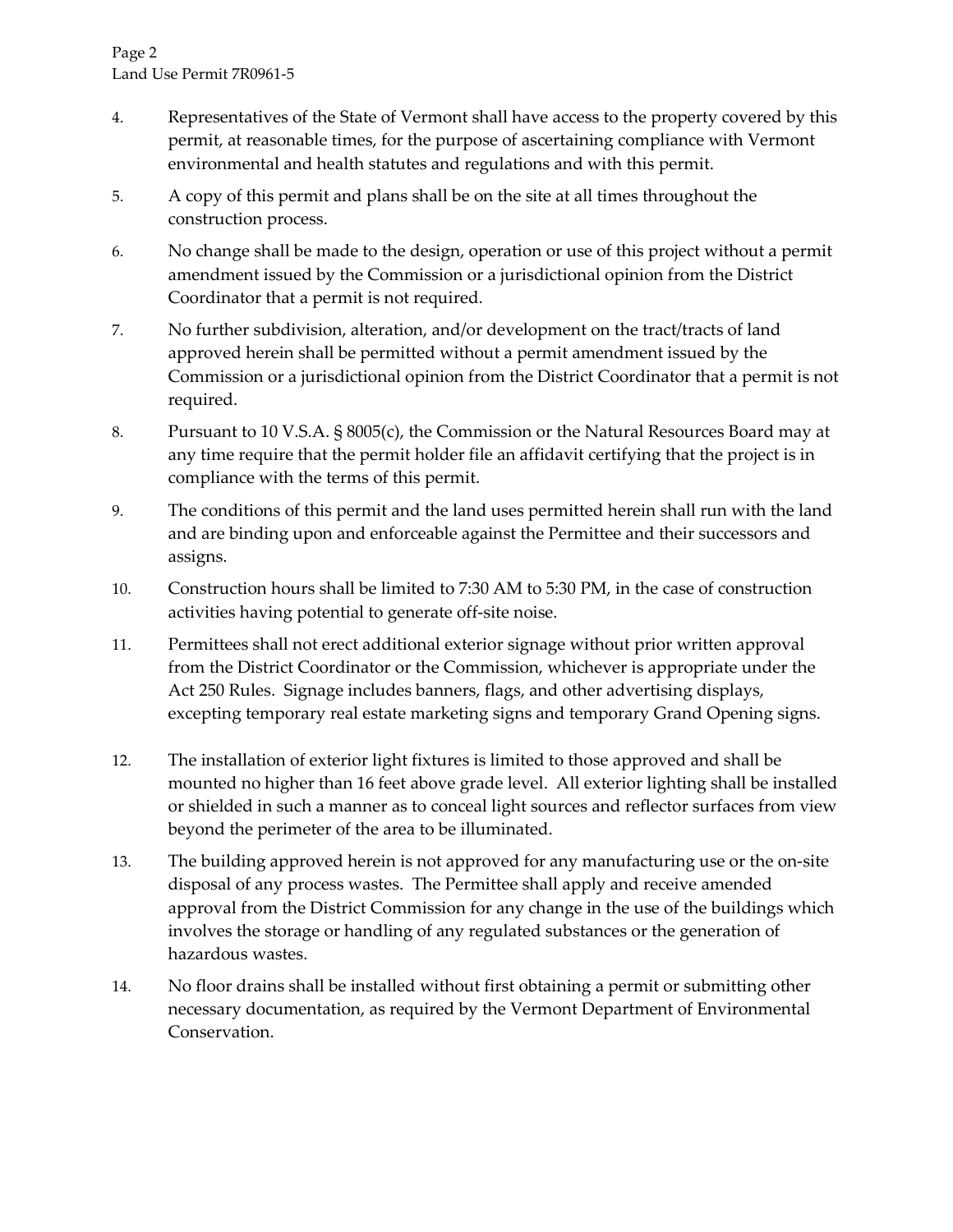- 15. At a minimum, the Permittee shall comply with the Vermont Department of Environmental Conservation's *Low Risk Site Handbook for Erosion Prevention and Sediment Control* (February 2020).
- 16. In addition to conformance with all erosion prevention and sediment control conditions, the Permittee shall not cause, permit or allow the discharge of waste material into any surface waters. Compliance with the requirements of this condition does not absolve the Permittees from compliance with 10 V.S.A. (§§ 1250-1284) Chapter 47, Vermont's Water Pollution Control Law.
- 17. Pursuant to 30 V.S.A. § 53, the energy design and construction shall comply with Vermont's Commercial Building Energy Standards (CBES) and the CBES Stretch Guidelines in accordance with the NRB Criterion 9(F) Procedure effective at the time of construction. (More information on this update can be found at [http://publicservice.vermont.gov/energy\\_efficiency/cbes,](http://publicservice.vermont.gov/energy_efficiency/cbes) <http://nrb.vermont.gov/sites/nrb/files/documents/9fprocedure.pdf> and [http://nrb.vermont.gov/sites/nrb/files/documents/cbesstretch.pdf\)](http://nrb.vermont.gov/sites/nrb/files/documents/cbesstretch.pdf).
- 18. The installation and/or use of electric resistance space heat is specifically prohibited without prior written approval from the District Commission.
- 19. The Permittee, upon completion of the construction of the commercial building and prior to use or occupancy, shall submit to the District Commission a copy of the certification submitted to the Public Service Department as described under 30 V.S.A. § 53(d).
- 20. The Permittee shall implement the Construction Site Waste Reduction Plan approved by the Agency of Natural Resources Solid Waste Management Program (Exhibit #22).
- 21. The Permittee shall provide each prospective purchaser of any interest in this Project a copy of the Land Use Permit before any written contract of sale is entered into.
- 22. Pursuant to 10 V.S.A. § 6090(b)(1), this permit amendment is hereby issued for an indefinite term, as long as there is compliance with the conditions herein. Notwithstanding any other provision herein, this permit shall expire three years from the date of issuance if the Permittees have not commenced construction and made substantial progress toward completion within the three-year period in accordance with 10 V.S.A. § 6091(b).
- 23. All site work and construction shall be completed in accordance with the approved plans by October 15, 2022, unless an extension of this date is approved in writing by the Commission. Such requests to extend must be filed prior to the deadline and approval may be granted without a public hearing.
- 24. The Permittee shall file a Certificate of Actual Construction Costs, on forms available from the Natural Resources Board, pursuant to 10 V.S.A. § 6083a(g) within one month after construction has been substantially completed. If actual construction costs exceed the original estimate, a supplemental fee based on actual construction costs must be paid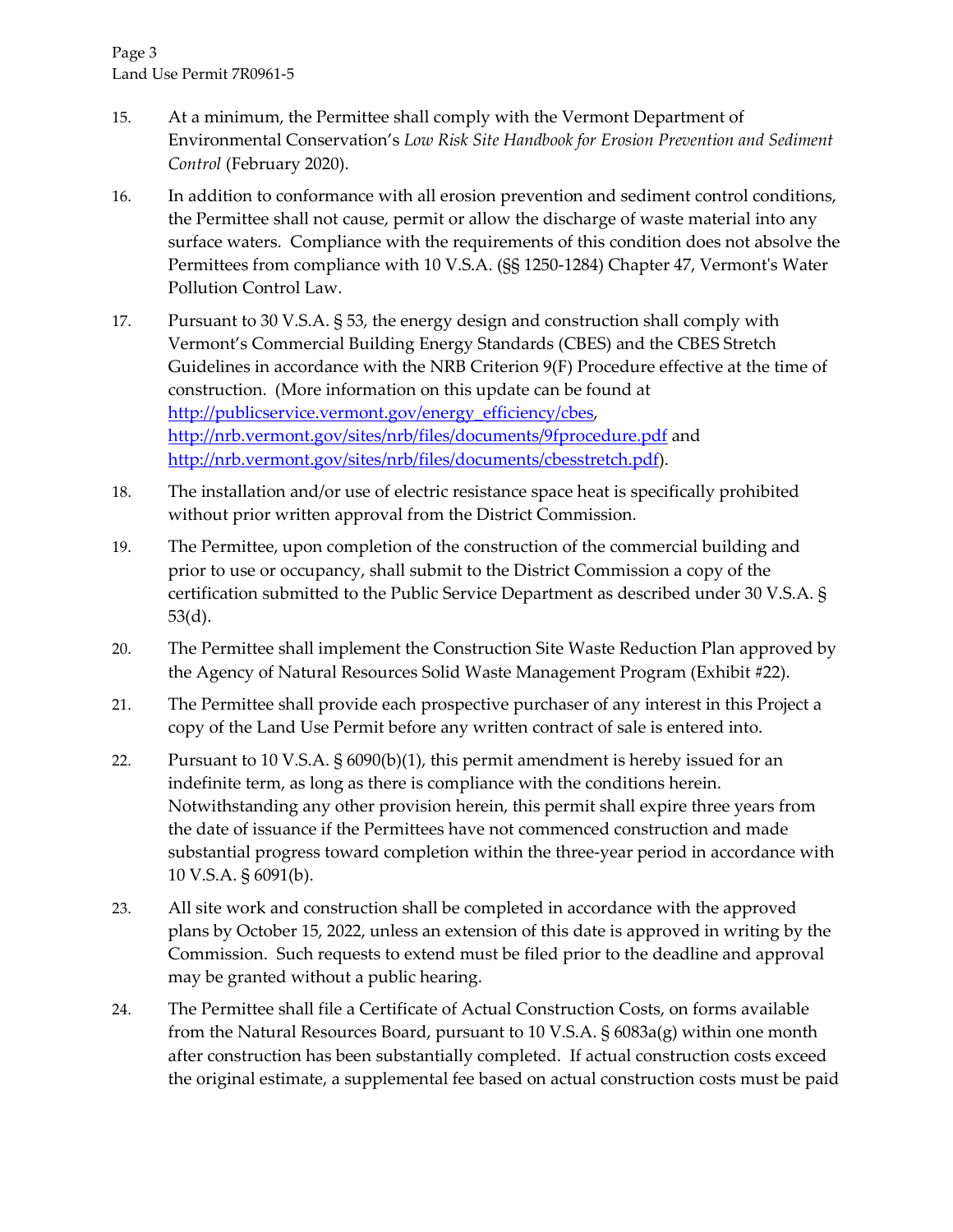at the time of certification in accordance with the fee schedule in effect at the time of application. Upon request, the Permittees shall provide all documents or other information necessary to substantiate the certification. Pursuant to existing law, failure to file the certification or pay any supplemental fee due constitutes grounds for permit revocation. The certificate of actual construction costs and any supplemental fee (by check payable to the "State of Vermont") shall be mailed to: Natural Resources Board, 10 Baldwin Street, Montpelier, VT 05633-3201; Attention: Certification.

25. Failure to comply with any condition herein may be grounds for permit revocation pursuant to 10 V.S.A. sec. 6027(g).

Dated at St. Johnsbury, Vermont, this 7<sup>th</sup> day of April, 2021.

By *\_\_/s/ Eugene Reid\_\_\_\_\_\_\_\_\_\_\_\_\_\_\_\_*  Eugene Reid, Chair in this matter District 7 Commission

Members participating in this decision: Keith Johnson, Nicole Davignon

Any party may file a motion to alter with the District Commission within 15 days from the date of this decision, pursuant to Act 250 Rule 31(A).

Any appeal of this decision must be filed with the Superior Court, Environmental Division within 30 days of the date the decision was issued, pursuant to 10 V.S.A. Chapter 220. The Notice of Appeal must comply with the Vermont Rules for Environmental Court Proceedings. The appellant must file with the Notice of Appeal the relevant entry fee required by 32 V.S.A. § 1431.

The appellant must also serve a copy of the Notice of Appeal on the Natural Resources Board, 10 Baldwin Street, Montpelier, VT 05633-3201, and on other parties in accordance with Rule 5(b)(4)(B) of the Vermont Rules for Environmental Court Proceedings.

Decisions on minor applications may be appealed only if a hearing was held by the district commission. Please note that there are certain limitations on the right to appeal, including appeals from Administrative Amendments and interlocutory appeals. See 10 V.S.A. § 8504(k), 3 V.S.A. § 815, and Vermont Rule of Appellate Procedure 5.

For additional information on filing appeals, see the Court's website at: <http://www.vermontjudiciary.org/GTC/environmental/default.aspx> or call (802) 951-1740. The Court's mailing address is: Vermont Superior Court, Environmental Division, 32 Cherry Street, 2nd Floor, Suite 303, Burlington, VT 05401.